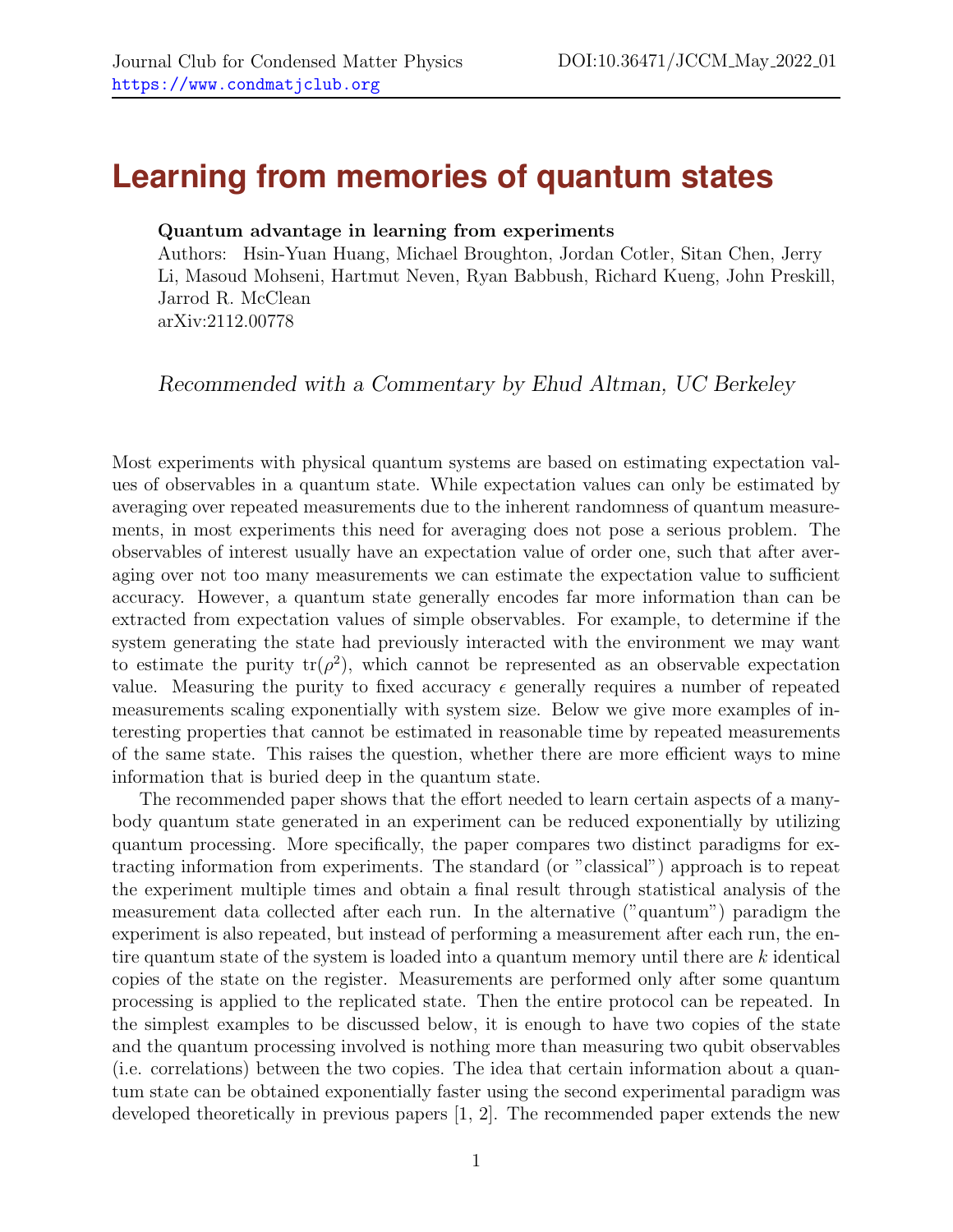paradigm to a somewhat broader set of questions and presents an experimental proof of principle of the idea.

The essence of the quantum advantage demonstrated in the paper can be elucidated with the following example. Suppose a physical system with  $n$  qubits consistently generates the same state, described by the density matrix  $\rho$ . Our experimental task is to decide if  $\rho$  is a maximally mixed state or a random pure state. In the standard measurement paradigm we measure all  $n$  qubits after each run. Since getting any given bit string is exponentially rare in n, detecting a difference between the two paradigms requires more than  $2^{n/2}$  repetitions of the experiment [∗](#page-1-0) . The task becomes exponentially easier if we can load two replicas of the state on a quantum register. In this case we can accomplish the task by measuring the parity of the register state under swap of the two replicas in what is known as the "swap test". If the experiment generated a pair of identical pure states, then the register is invariant to swapping them. We are then guaranteed to measure even parity. On the other hand, if we were handed maximally mixed states, swapping them without swapping the environments that they are entangled with isn't a symmetry. We would measure even and odd parity with equal probability. Note that measuring the total parity is in principle easy because it is the sum of the parity eigenvalues of local observables  $\Pi_i = \frac{1}{2}$  $\frac{1}{2}(1+\boldsymbol{\sigma}_{1,i}\cdot\boldsymbol{\sigma}_{2,i})$ . This is a two qubit operator spanning qubits corresponding to different replicas, but encoding the same site  $i$  of the physical system.

Huang *et. al.* describe several tasks which have a similar flavor, but that are somewhat less contrived than the above example. One task, demonstrated experimentally using Google's Sycamore processor, involved learning the symmetry class of an unknown physical process that generates an  $n$ -qubit state. Specifically, having access to the output state, the task is to decide if it was generated by a time evolution in the unitary class or the orthogonal class. In the standard paradigm one can accomplish this by estimating the expectation value of a purely imaginary operator, such as  $\sigma^y$ , which should be exactly zero if the time evolution was in the orthogonal class. However, distinguishing zero from an expectation value exponentially small in n that would obtain after generic unitary evolution, would seem to require more than  $2^n$  repeated measurements. Indeed the recommended paper proves that no protocol can overcome this exponential barrier without a quantum memory. Remarkably, in the quantum enhanced protocol the symmetry is identified with very few repetitions using a simple variation of the swap test described above.

The final task discussed in the paper, termed quantum principal component analysis (PCA), may be more natural and is not phrased as hypothesis testing like the previous examples. The task can be related to a common situation, where we are interested in the properties of a pure state  $|\psi_0\rangle$ , yet we only have access to some polluted version of it, represented by the mixed state  $\rho$ . A natural example in which  $|\psi_0\rangle$  is guaranteed to be the principal component of  $\rho$  (i.e. the eigenvector with largest eigenvalue) is when  $|\psi_0\rangle$  is the ground state, whereas  $\rho$  the corresponding finite temperature state of the system under study. The recommended paper proves that in some cases inferring expectation values in  $|\psi_0\rangle$  from measurements made in  $\rho$  requires more than  $2^{n/2}$  even if the spectrum of  $\rho$  has a constant gap below the largest eigenvalue. On the other hand, it was previously shown in [\[3\]](#page-2-2) that this task can be performed with linear effort if we have access to a quantum register

<span id="page-1-0"></span><sup>\*</sup>A non-trivial proof for the lower bound  $2^{n/2}$  is given in the recommended paper